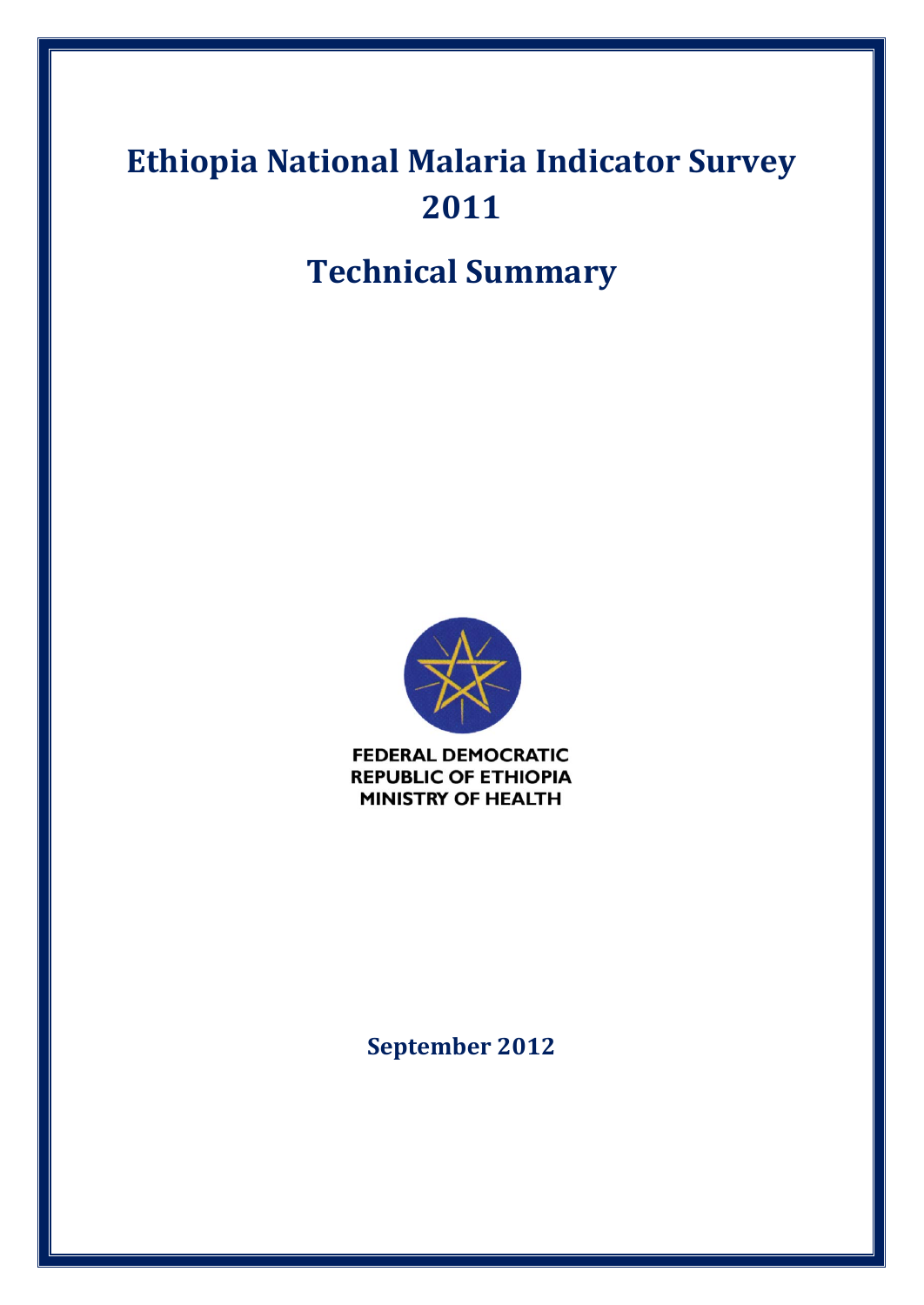### **Background**

Malaria is seasonal in most parts of Ethiopia, with unstable transmission that lends itself to the outbreak of epidemics. The transmission patterns and intensity vary greatly due to the large diversity in altitude, rainfall, and population movement; areas below 2,000 meters (m) are considered to be malarious (or potentially malarious). Those areas are home to approximately 68% of the Ethiopian population and cover almost 75% of the country's landmass.

The updated 2010 National Strategic Plan for Malaria Prevention, Control, and Elimination 2011–2015 is embedded in the health sector's overarching framework, the Government of Ethiopia's Health Sector Development Plan Four (HSDP IV) 2011–2015. The goals of the national strategic plan are:

- By 2015, achieve malaria elimination within specific geographical areas with historically low malaria transmission.
- By 2015, achieve near-zero malaria deaths in the remaining malariaendemic areas of the country.

In 2005, the program launched a massive scale-up of key interventions. Since that time, Ethiopia has distributed 42 million insecticide-treated bednets (ITNs)and long-lasting insecticidal nets (LLINs)and conducted indoor residual spraying (IRS)for4.2 millionhouseholds. In addition, access to Coartem® as a first-line treatment for uncomplicated malaria has led to more than 48 million treatment courses.

A Demographic and Health Survey (DHS) took place in Ethiopia in 2005 before this scale-up occurred. In order to evaluate progress, in 2007 the Federal Ministry of Health (FMOH) conducted a Malaria Indicator Survey (MIS), applying the Roll Back Malaria Monitoring and Evaluation Reference Group tool that uses similar methods to DHSs and multiple indicator cluster surveys. The followup 2011 MIS sheds light on progress and challenges ahead. The 2011 MIS was carried out by the Ethiopian Health & Nutrition Research Institute (EHNRI)/FMOH with support from several key partners: the Central Statistics Agency (CSA), the World Health Organization, the United States Agency for International Development, the US Centers for Disease Control and Prevention/President's Malaria Initiative, The Carter Center, the United Nations Children's Fund, the Center for National Health Development in Ethiopia, the Malaria Consortium, Research TriangleInstitute, Family Health International, International Center for AIDSCare and TreatmentPrograms at Columbia University, and the Malaria Control and Evaluation Partnership in Africa(MACEPA), a program at PATH.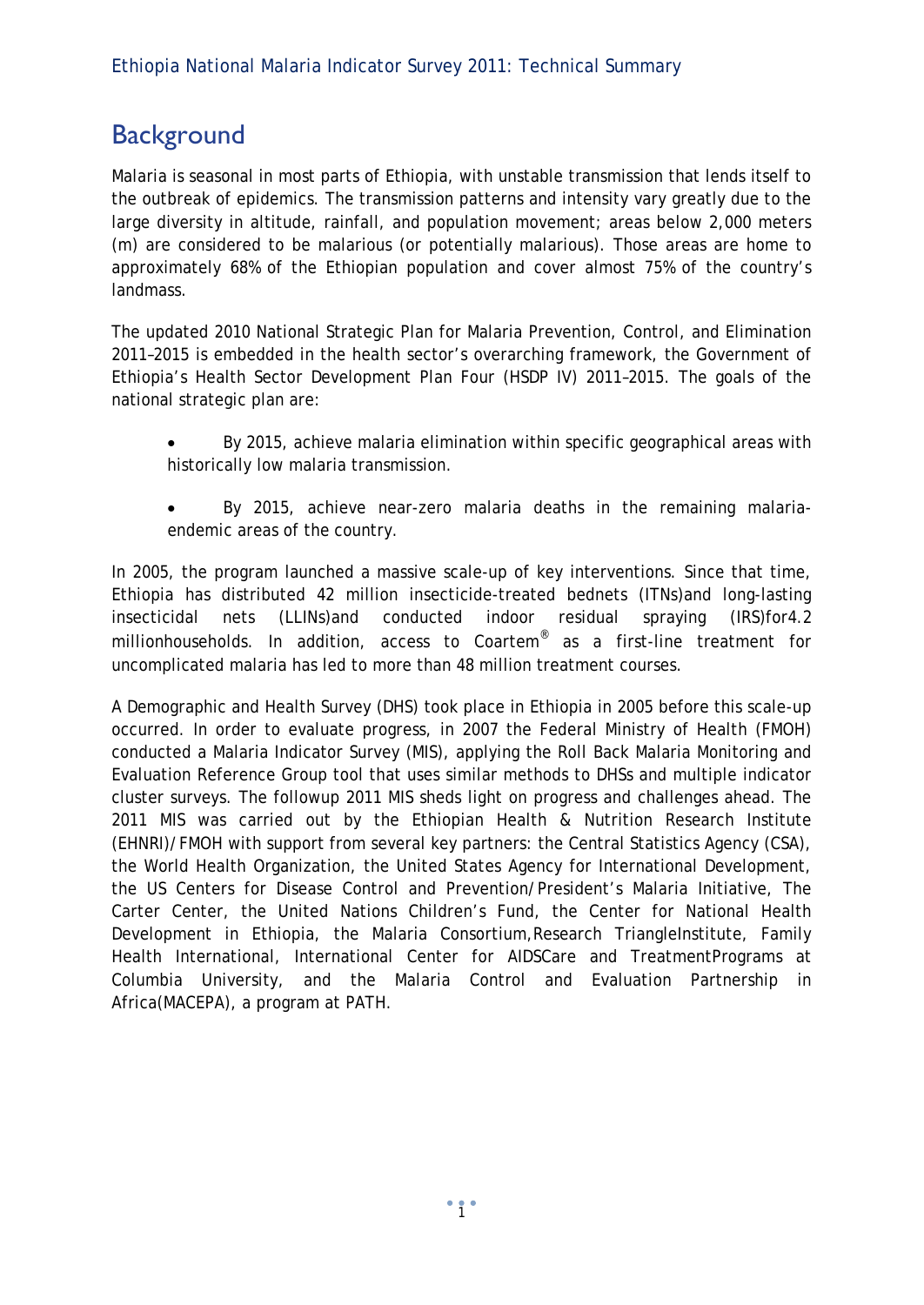### **Objective**

The 2011 Ethiopia MIS was conducted to measure progress toward achieving the goals and targets set in the Ethiopia National Strategic Plan for Malaria Prevention and Control 2005– 2010.

### **Methods**

The 2011 MIS was based on a two-stage cluster sample design of 10,444 households (HHs) in malarious areas, defined as areas below 2,000m altitude, and in malaria epidemic-prone areas, defined as areas between 2,000m and 2,500m. The sample was designed to generate nationally representative data, but also to accommodate specific partner needs, providing regional data for Oromiya, SNNP, Tigray, and Amhara, as well as combined Afar/Somali regional states and Benishangul-Gumuz/Bambella regional states. All enumeration areas in the country in villages with a mean altitude lower than 2,500m were stratified to provide the following estimation domains:

- National (country): urban for altitudes ≤ 2,000m.
- National (country): rural for altitudes ≤ 2,000m.
- National (country): for altitudes of < 2,500m.
- Sub-National: Amhara, Oromia, SNNP, Tigray regional states as well as combined Afar/Somali regional states and Benishangul-Gumuz/Gambella regional states.

The survey was conducted during October, November, and December 2011 by 31 teams, using standard questionnaires programmed into personal digital assistants (PDAs).

In each selected enumeration area, all households were mapped, and 25 households were randomly selected by the PDA program. Interviews regarding household characteristics and nets were conducted in those 25 households.

A total of 444 enumeration areas of 25 households each were sampled nationally, randomly selected with population proportional to size.

Blood samples were taken from all children under five years of age (U5) in every household and from persons of all ages in every fourth household. Malaria parasite testing was done using CareStart<sup>TM</sup>rapid diagnostic tests to facilitate case management during the survey, and both thick and thin smear blood slides were taken to assess malaria infection rates. Hemoglobin testing for anemia was done using HemocueHb 201 analyzers for children U5.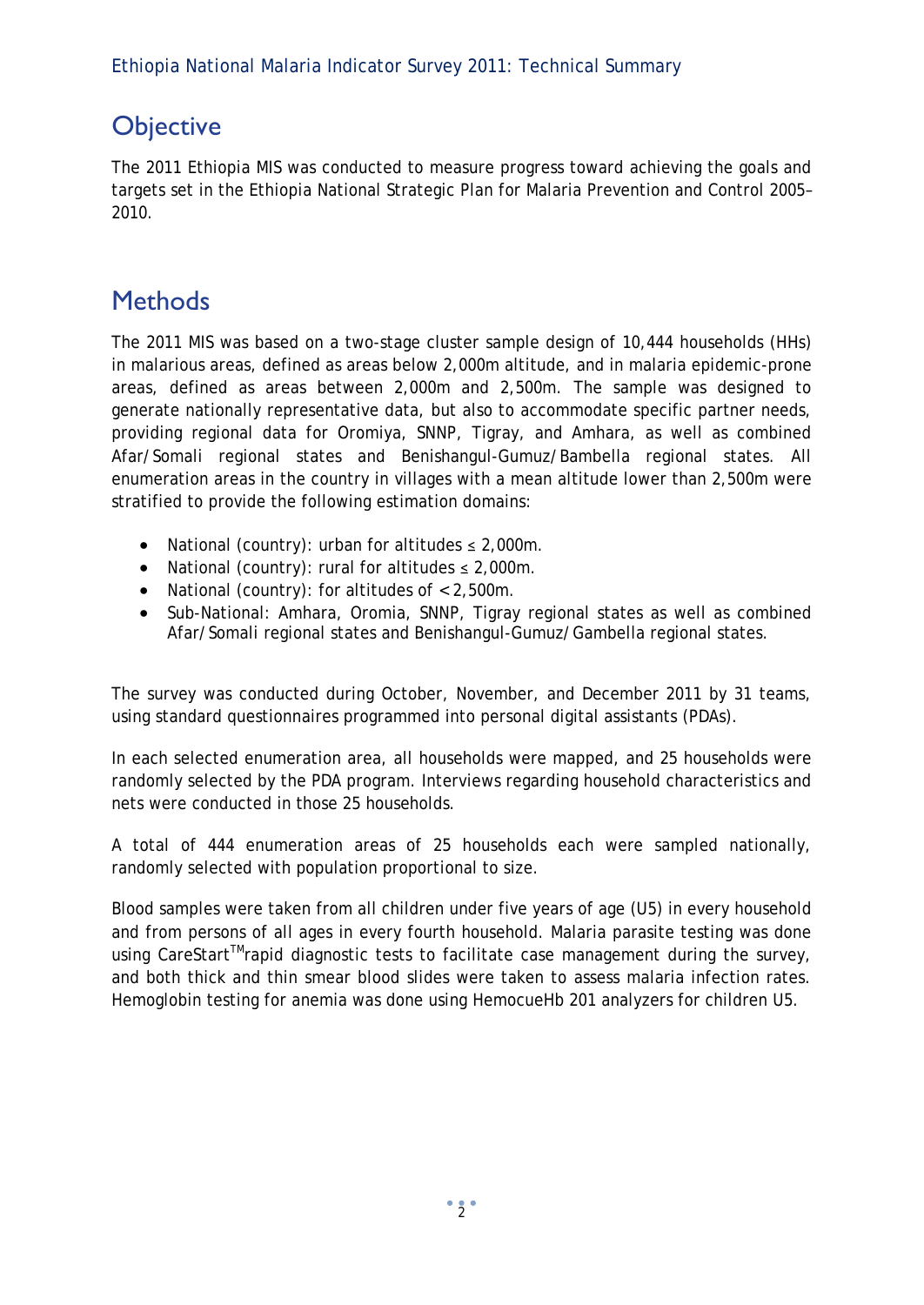### **Results**

A total of 432 clusters, 10,444 households and 47,248 people were surveyed, with more than half (5,819 households) in areas under 2,000m,including 15.7% children under five years of age and 6.7% self-reported pregnant women.

Interviews regarding reproductive history, fever treatment, and malaria knowledge were conducted with 8,817 women of childbearing age. A total of 11,933 blood slides and 4,846 anemia tests were examined.While comparisons of MIS 2007 to 2011 may be revealing, statistical approaches used differed and so results should be interpreted with caution.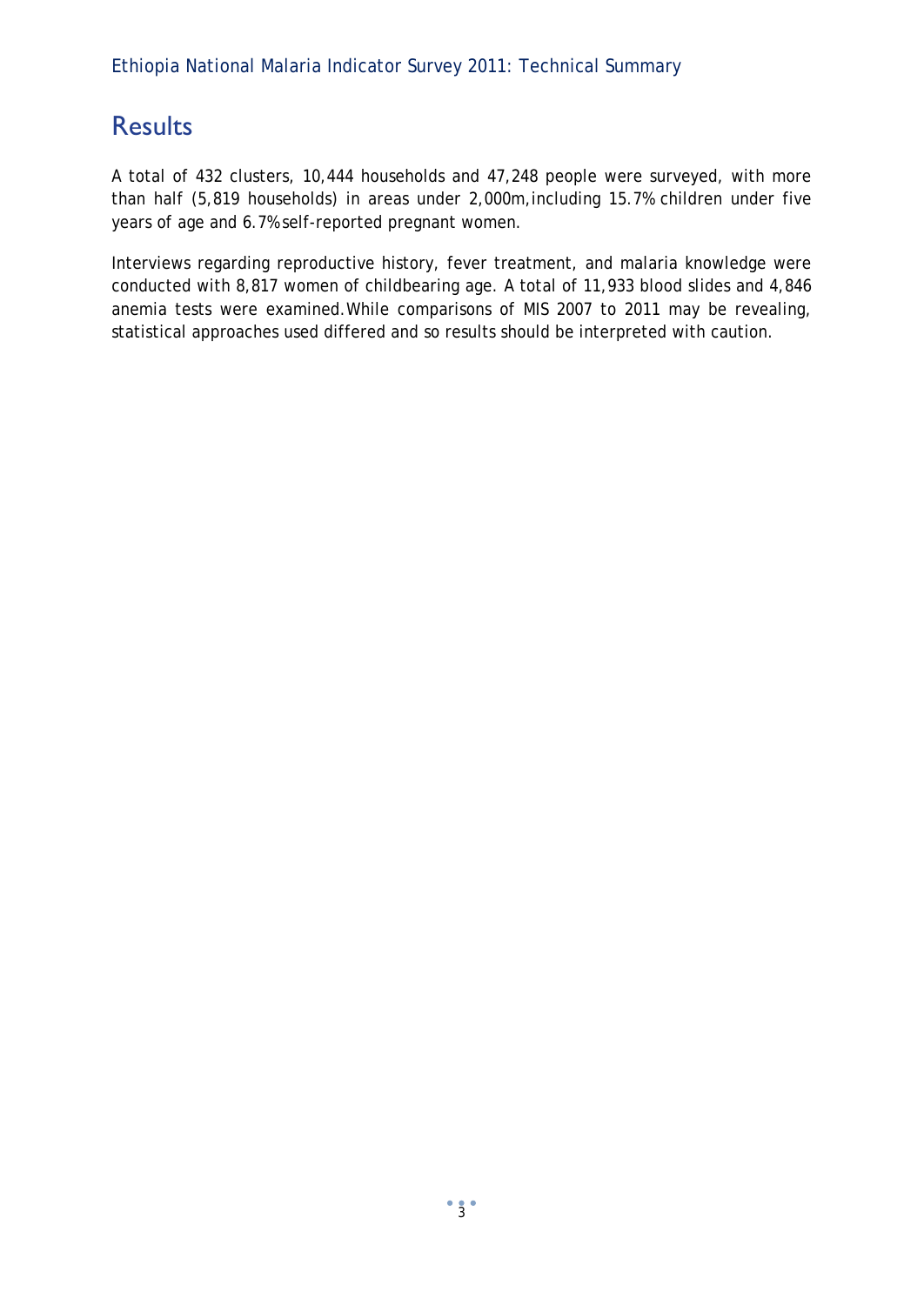#### **Net ownership**

Nationally, the results show that the percentage of households with at least one mosquito net in malaria-endemic areas is lower in MIS 2011 (55.2%) than in MIS 2007(68.9%). Regional comparison shows that Tigray households increased the most in ownership of at least one net per household (53.7% in 2007 goes up to65.8% in 2011).Figure1 depicts that Oromia had the lowest achievement in net ownership (45.6% in 2007 and 44.3% in 2011).

**Figure 1National and regional comparison between MIS 2007 and MIS 2011 by percentage of households with at least one net and more than one mosquito net in areas <2,000m (Ethiopia MIS 2011)**



Figure 2 shows a decrease in the average number of nets per household at national level (1.1 in 2007 and 0.7 in 2011). However, in some regions the average number of nets per household has increased. The largest increase was in Tigray, followed by SNNPR.



**Figure 2National and regional comparison of average number of nets per household in areas <2,000m between MIS 2007 and MIS 2011 (Ethiopia MIS 2011)**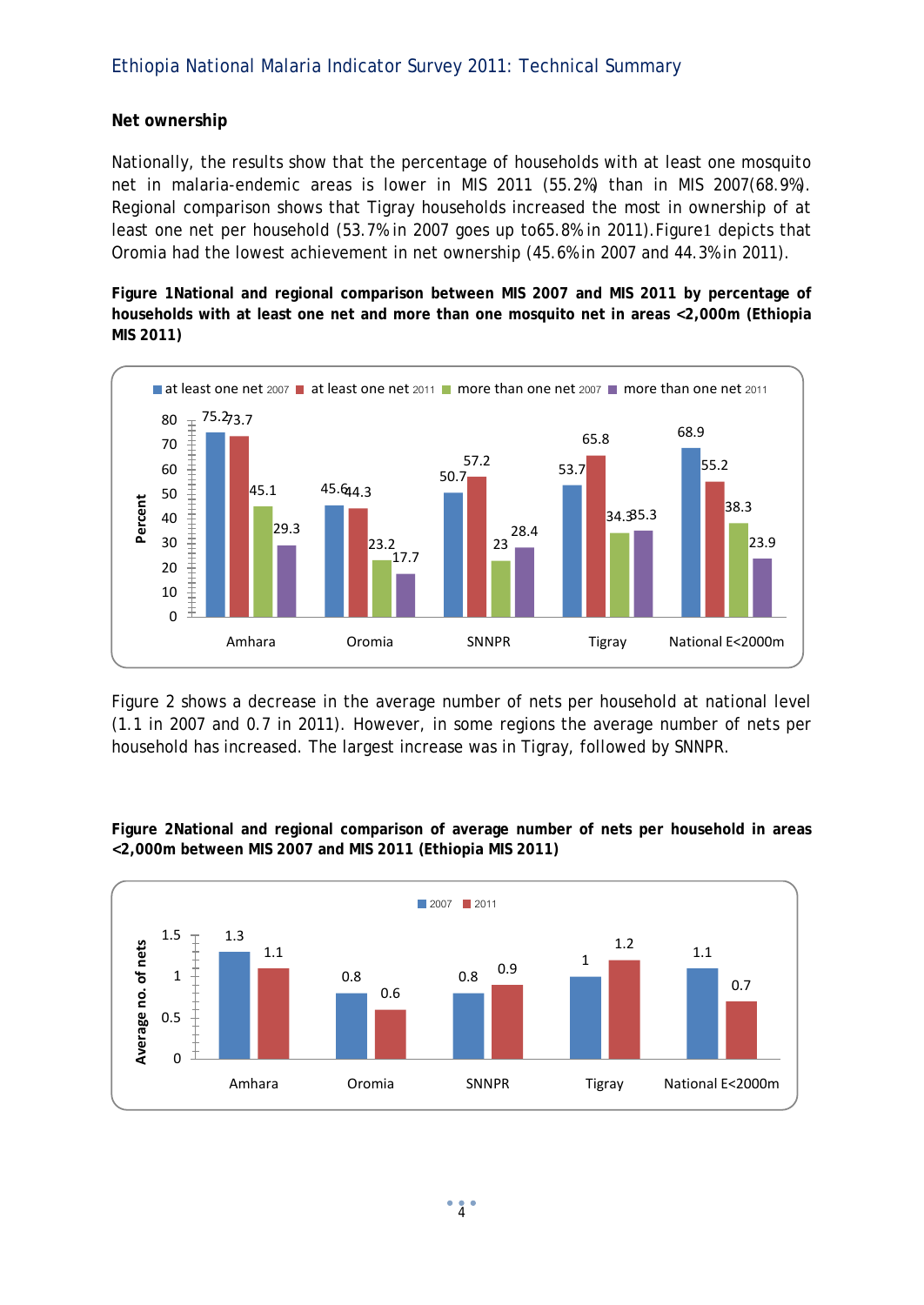#### **Insecticide-treated mosquito net use**

Nationally, progress has been observed in terms of net use among children U5 in households that owned nets. The percentage of childrenU5 who had slept under a mosquito net the night preceding the survey was 60.2% in 2007, increasing to 64.5% in2011. Tigray demonstrated the highest increase, with 47.3% in 2007 and 67.7% in 2011. Oromia showed a decrease in net use by children U5 (Figure3).

**Figure 3National and regional comparison of percentage of children U5 who slept under a net in a household with at least one net in areas <2,000m between MIS 2007 and MIS 2011 (Ethiopia MIS 2011)**



National findings showed no improvement in net use among pregnant women in 2011 compared to 2007. However, a regional difference is observed in net use among pregnant women in households that own at least one net (Figure 4). SNNPR demonstrated the highest increment in net use among pregnant women—from 63.1% in 2007 to 75.2% in 2011.



**Figure 4Percentage of pregnant women who slept under a net the previous night in a household that has at least one net**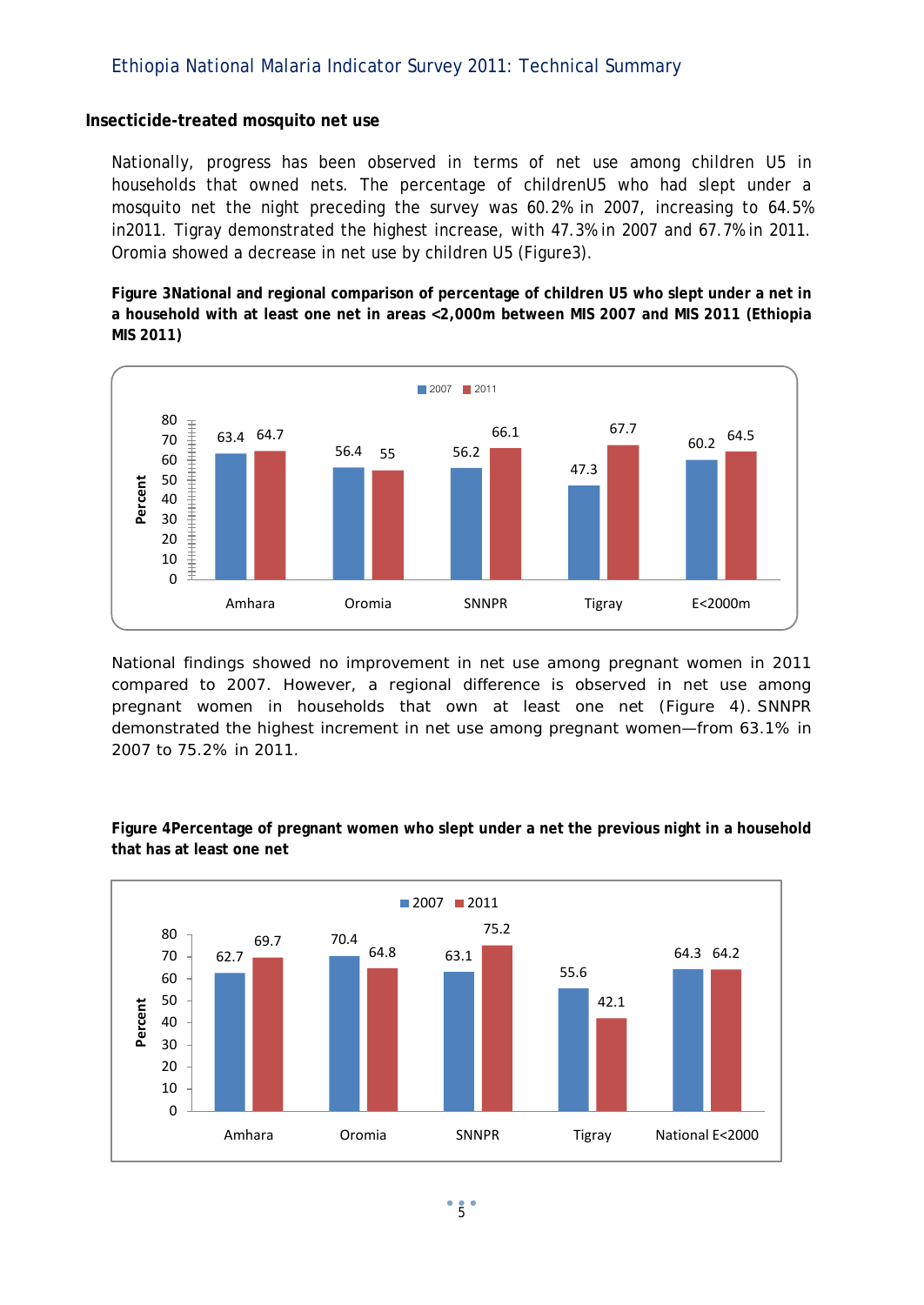#### **Indoor residual spraying**

Compared to the MIS 2007, the MIS 2011 demonstrated a significant increase with respect to IRS coverage. The percentage of households sprayed in the 12 months preceding the surveys were 20% in 2007 and 46.6% in 2011.In 2011, only 8.5% of households living >2,000mwere covered with IRS, suggesting better targeting of IRS resources compared to LLINs within non-malarious areas. Figure 5 demonstrates the achievements of all regional states with respect to IRS.

**Figure 5National and regional comparison of percentage of households sprayed in the last 12 months in areas <2,000m between MIS 2007 and MIS 2011 (Ethiopia MIS 2011)**

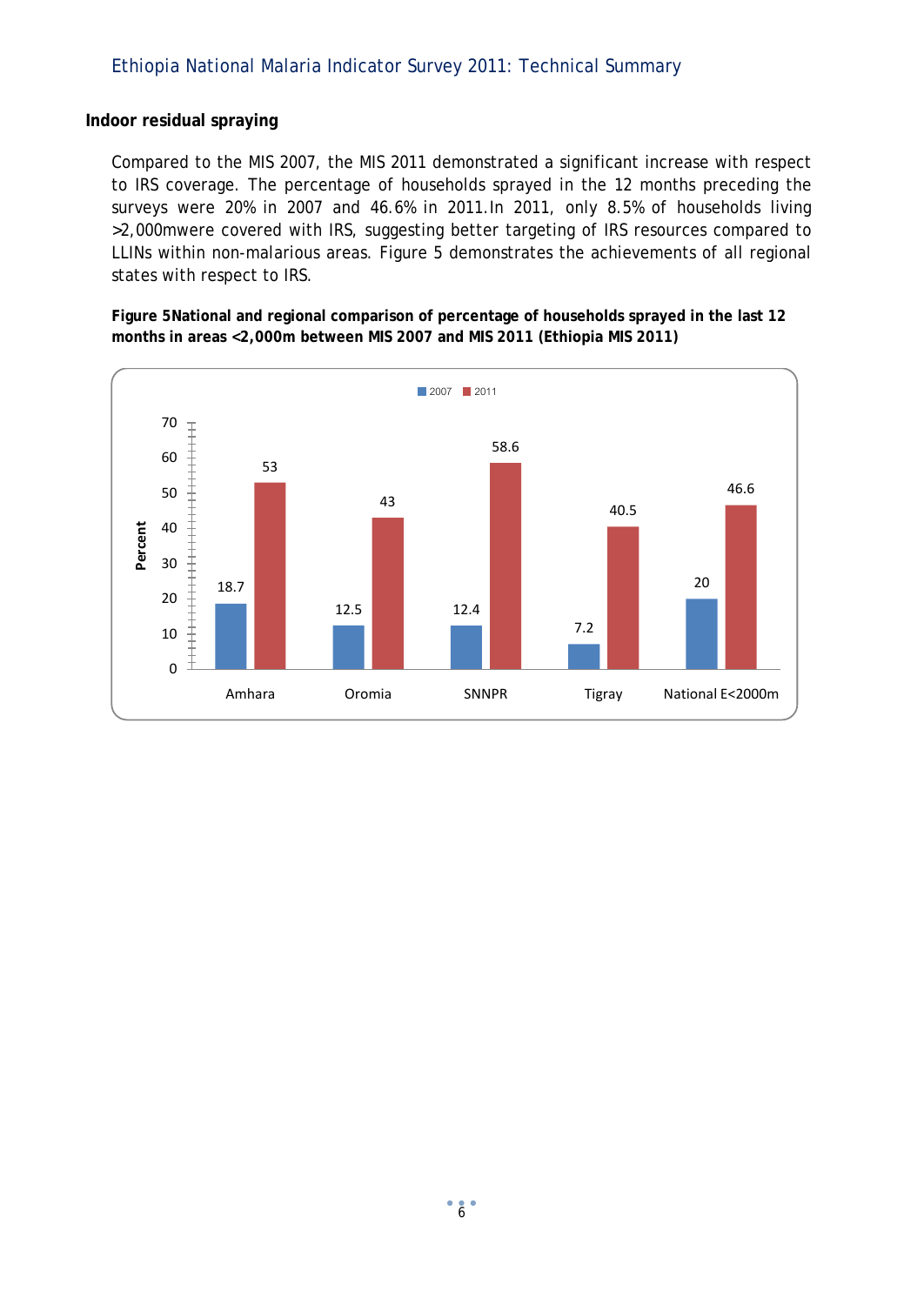#### **Households protected by nets, LLINs, and/or IRS**

The MIS 2011 demonstrated improvement in the percentage of households that are protected by at least one LLIN and/or IRS, compared to MIS 2007, as shown in Figure 6.

**Figure 6National and regional comparison of percentage of overall protection, by IRS and/or LLIN, in areas <2,000m between MIS 2007 and MIS 2011 (Ethiopia MIS 2011)**

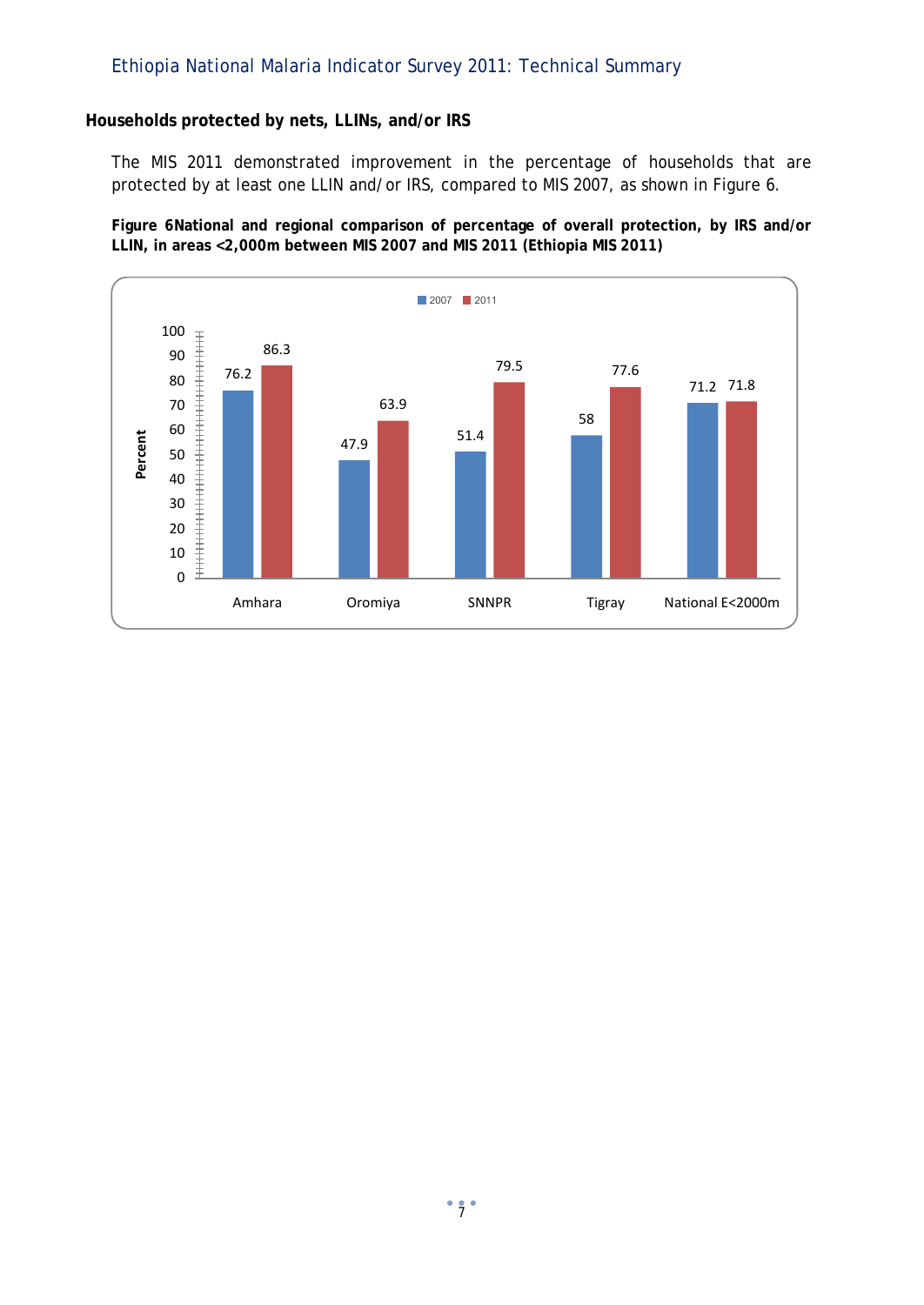#### **Prevalence and prompt treatment offever**

National fever prevalence among children U5 decreased from 24.0% in 2007 to 19.7% in 2011 (Figure 7). Declines were steepest among children less than one year of age (from 21.8% in 2007 to 14.9% in 2011).

**Figure 7Percentage of children U5 with fever in the two weeks preceding the survey, by age category (A) and national and regional comparison (B), between MIS 2007 and MIS 2011 in areas <2,000m (Ethiopia MIS 2011)**



The percentage of children under 5 years of age living <2000m who took anti-malaria drug within 24 hours of the onset of fever has showed significant increase in MIS 2011 compared to the MIS 2007 11.9% and 32.6%, respectively) (Figure 8). These findings likely indicate increased availability and access to quality malaria diagnostic and treatment services for children U5 with fevers at new health centers and health posts staffed with health extension workers and other providers since the 2007 MIS.



**Figure 8Age category (A) and national and regional comparision (B) of children U5 with fever who took antimalaria drug between MIS 2007 and 2011 in areas < 2000m (Ethiopia MIS 2011)**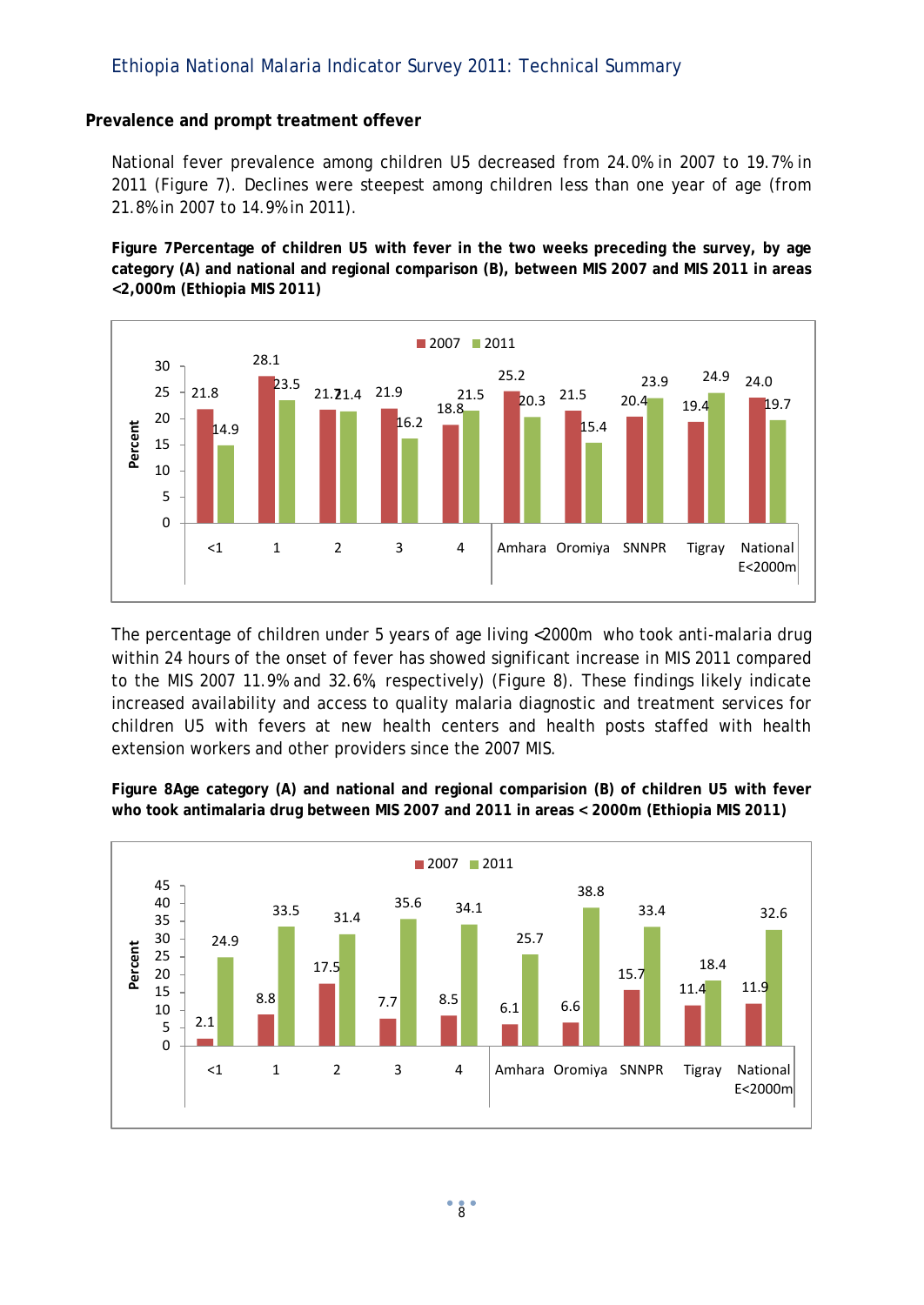#### **Malaria parasites**

Compared to the MIS 2007 results, the MIS 2011 microscopic blood-smear test results for altitudes <2,000m showed a small increase in malaria prevalence, from 0.9% to 1.3%, respectively (Figure9). There was very little malaria (0.1%) detected by microscopy at altitudes >2,000m, and the malaria detected there was almost exclusively found to be *P. vivax*.The 13-fold higher malaria prevalence detected by microscopy in areas <2,000m compared to areas >2,000m confirmed the long-standing FMOH practice of using altitude as a proxy for malaria risk and,therefore, as a basis for targeting malaria-related resource allocations.

Onechallenge in implementing the MIS 2011 was that mapping resources from CSA and others were inadequate for planning the survey, resulting in major misclassifications of EAs surveyed based upon their planned versus measured altitudes by PDA/GPS. Better maps (with accurate altitude measurements) are needed to properly classify rural areas of Ethiopia so that expensive resources including LLINs, IRS, and Coartem®are properly aligned and targeted to households living at altitudes <2,000m,which have substantially higher malaria prevalence (and probably higher malaria illness risk).

**Figure 9National and regional comparison of malaria parasiteprevalence by percentage of slide positivity rate in areas <2,000m between MIS 2007 and MIS 2011 (Ethiopia MIS 2011)**

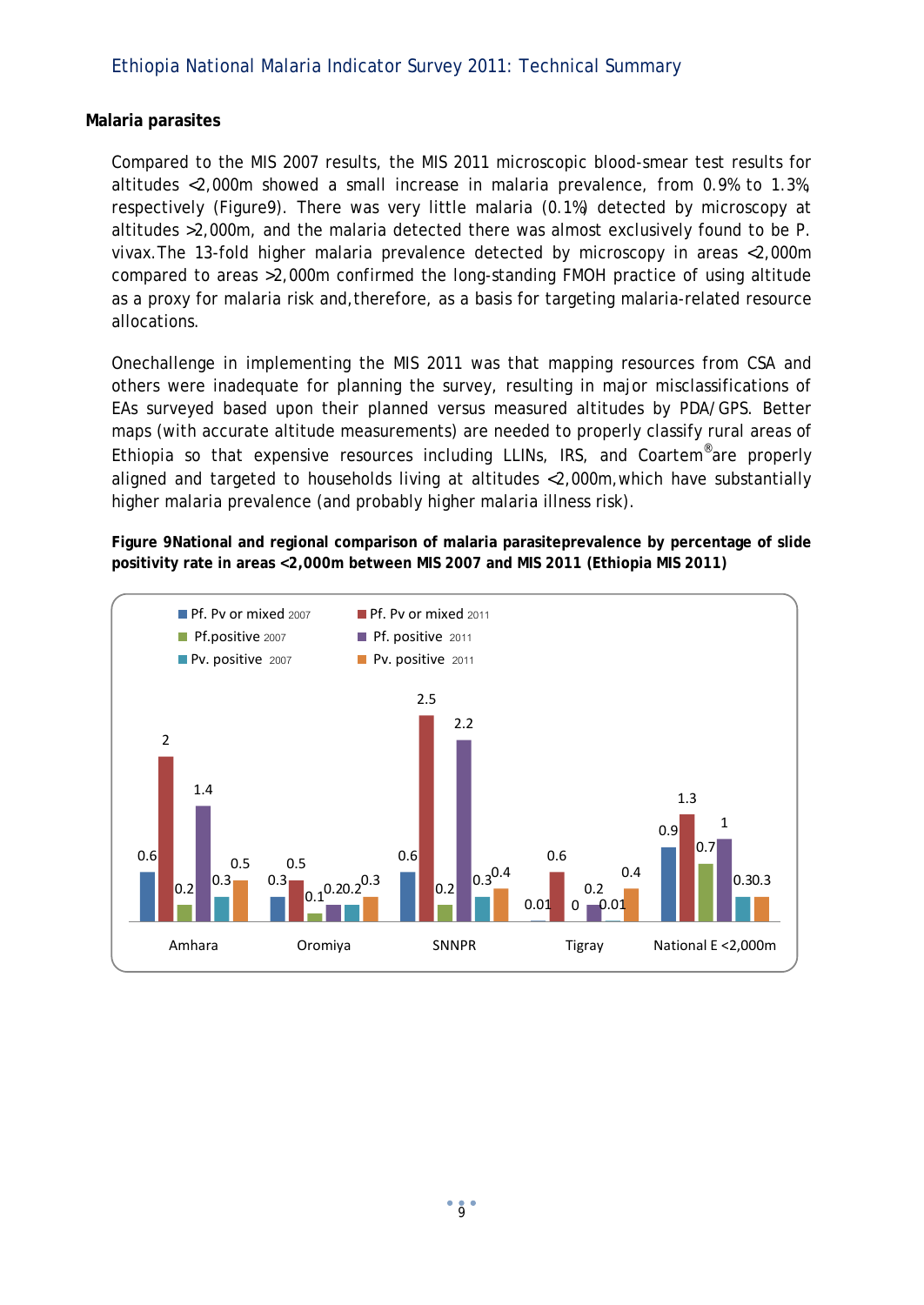#### **General malariaknowledge**

Comparing 2007 and 2011 MIS results, the proportion of women living in malariaendemicareaswho knewthat malaria is causedby mosquito bites increased from 41.1%to 71.2% (Figure 10). This knowledge had increased in every major region surveyed.

**Figure 10National and regional comparison of percentage of women in areas <2,000m who reported mosquito bites as the cause of malaria between MIS 2007 and MIS 2011 (Ethiopia MIS 2011)**



Figure 11 shows that the proportion of women living in malaria-endemic areas who knew that malaria transmission could be prevented by mosquito nets increased nationally from 38.2% in MIS 2007 to 63.4% in MIS 2011.

**Figure 11National and regional comparison of percentage of women in areas <2,000m who reported mosquito nets as a prevention method for malaria between MIS 2007 and MIS 2011 (Ethiopia MIS 2011)**